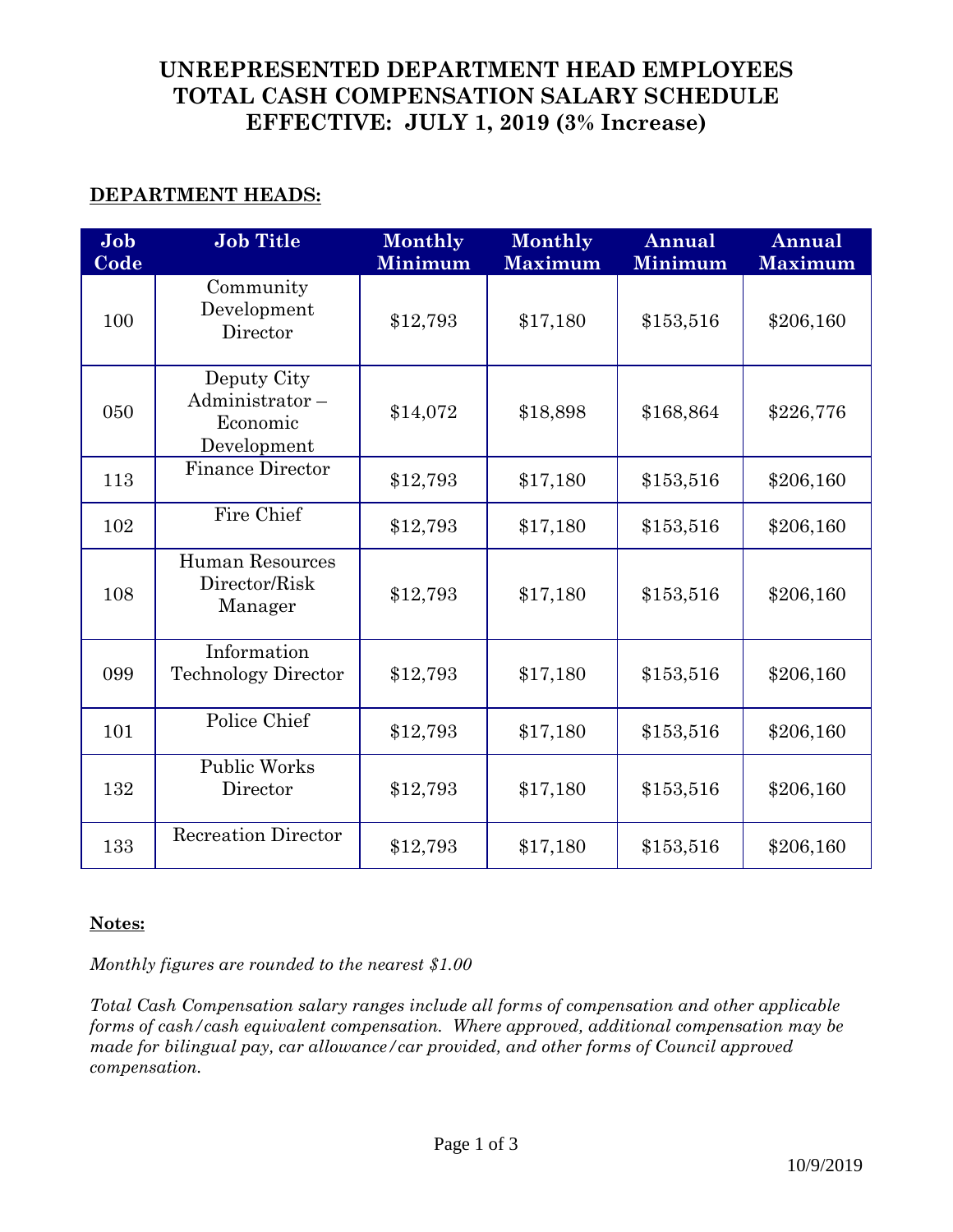*Department head benefits track benefits noted in the GMA MOU unless specified/approved otherwise.*

*Police Chief Uniform Allowance - Same as sworn police employees (i.e. Police Captain) in GMA MOU.*

*Fire Chief Uniform Allowance – Same as fire management employees (i.e. Fire Division Chief) in GMA MOU.*

#### *CalPERS Miscellaneous Employees:*

*Employees that are designated by CalPERS and the city of Gilroy as "classic members" of the PERS Miscellaneous group have an 8% deduction under IRC 414(h)(2) for the employee contribution to the CalPERS 2.5% @ 55 retirement plan. Employees that are designated by CalPERS and the city of Gilroy as "new members" of the PERS Miscellaneous group shall pay 50% of the normal cost as established by CalPERS. The normal cost may vary from year to year and this amount shall be a pre-tax payroll deduction under IRC 414(h) (2) for the CalPERS 2% at 62 retirement plan.*

#### *CalPERS Police Safety Employees:*

*If hired prior to January 5, 2011, the applicable retirement plan is the CalPERS 3% at 50 plan. Under this plan, the employee shall pay the employee contribution of 9% at a pre-tax payroll deduction under IRC 414(h) (2). Effective July 1, 2013, EPMC shall not longer apply.*

*If hired after January 5, 2011, but prior to January 1, 2013, the applicable retirement plan is the CalPERS 2% at 50 plan. Under this plan, the employee shall pay the employee contribution of 9% as a pre-tax payroll deduction under IRC 414(h) (2). Effective July 1, 2013, EPMC shall no longer apply.*

*If hired after December 31, 2012 and designated by CalPERS and the city of Gilroy as a "classic member, the applicable retirement plan is the CalPERS 2% at 50 plan. Under this plan, the employee shall pay the employee contribution of 9% as a pre-tax payroll deduction under IRC 414(h) (2). Effective July 1, 2013, EPMC shall no longer apply.*

*If hired after December 31, 2012 and designated by CalPERS and the city of Gilroy as a "new member", the applicable retirement plan is the CalPERS 2.7% at 57 plan. Under this plan, the employee shall pay 50% of the normal cost as established by CalPERS. The normal cost may vary from year to year and this amount shall be a pre-tax payroll deduction under IRC 414(h) (2).*

## *CalPERS Fire Safety Employees:*

*If hired prior to January 5, 2011, the applicable retirement plan is the CalPERS 3% at 55 plan. Under this plan, the employee shall pay the employee contribution of 9% at a pre-tax payroll deduction under IRC 414(h) (2). Effective July 1, 2013, EPMC shall no longer apply.*

*If hired after January 5, 2011, but prior to January 1, 2013, the applicable retirement plan is the CalPERS 2% at 55 plan. Under this plan, the employee shall pay the employee contribution of 7%*